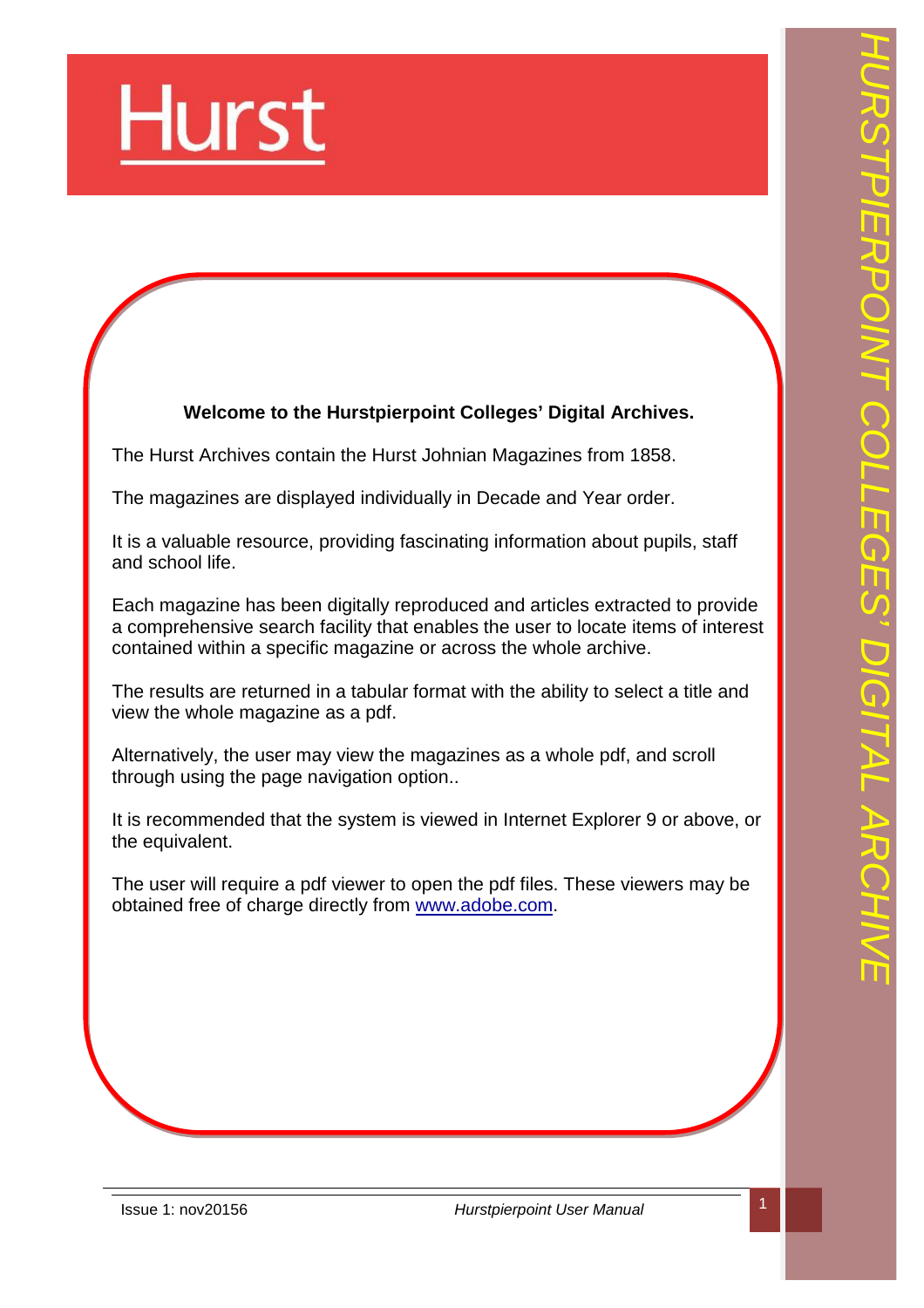# **Contents**

| Welcome                           | Page 1  |
|-----------------------------------|---------|
| Contents                          | Page 2  |
| <b>Welcome Screen</b>             | Page 3  |
| <b>Browse Screen</b>              | Page 4  |
| <b>Viewing Magazines/Journals</b> | Page 6  |
| Searching                         | Page 8  |
| Search All                        | Page 8  |
| <b>Advanced Search</b>            | Page 13 |
| Copyright & Conditions of Use     | Page 19 |
| <b>Technical Support</b>          | Page 20 |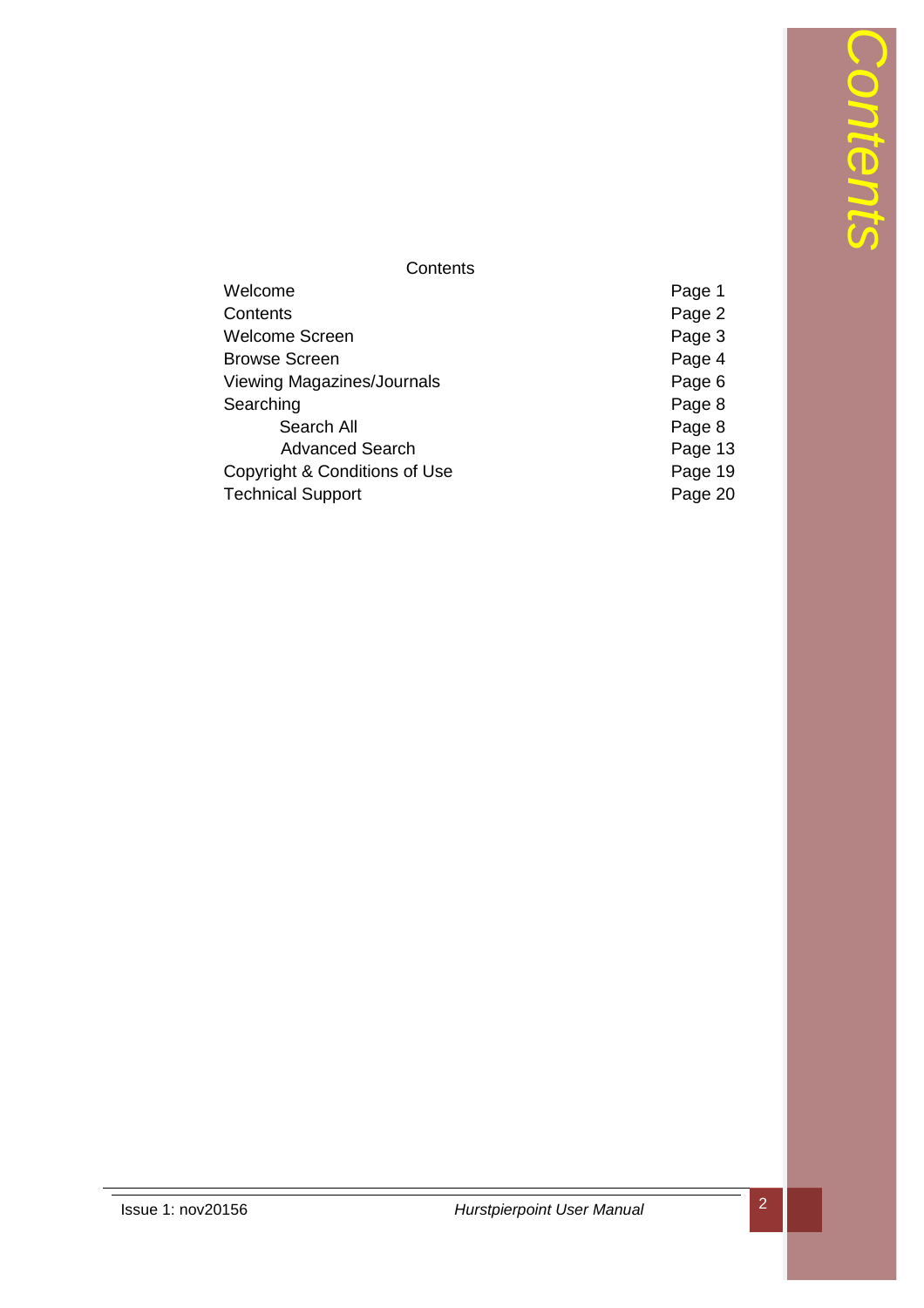### *Welcome Screen.*

On entering the system, the 'Welcome Screen' will be displayed.



Hurstpierpoint College Digital Archives



This screen gives access to the 'About the Archive'; 'Copyright & Conditions of Use'; 'Privacy Statement'; 'Contact Details' and a link to the Hurstpierpoint College Websites.

It also provides the Login facility.

This screen is the main 'Hub' for navigation between the main archives. It can be accessed at any time from within any part of the archive, and contains the menu and tabs to all areas of the archive.

Home Displays the main 'Welcome' and system description screen.

About Contains the 'About Us', 'Privacy Statement'; 'Contact Us' and the 'External Links' options.

At the foot of the screen are details for the college, which opens the default email programme complete with contact details.

This screen can be opened from any point in the archives by selecting the 'Home' option.

To enter the archive a Username and Password must be entered.

These may be obtained from the College.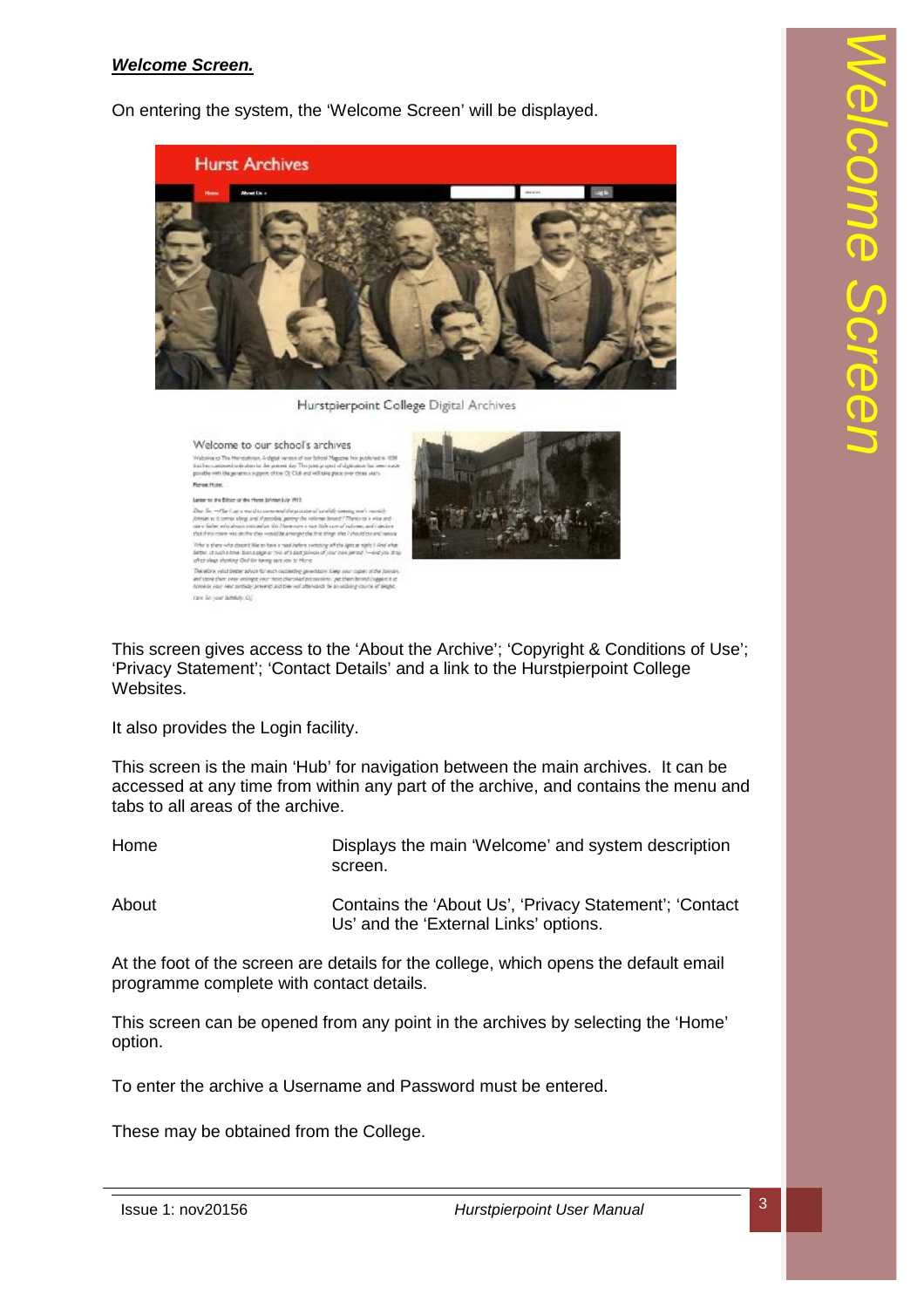## *Browse Screen.*

Once 'Logged In' the 'Welcome' screen changes to display the 'Browse' and 'Search All' functions.



This screen also displays the 'Users' log in name.

To enter the main 'Browse' screen, select the 'Browse' option on the top bar.

The 'Browse' screen provides the access to all of the available archives.



To access a required archive, select the relevant icon.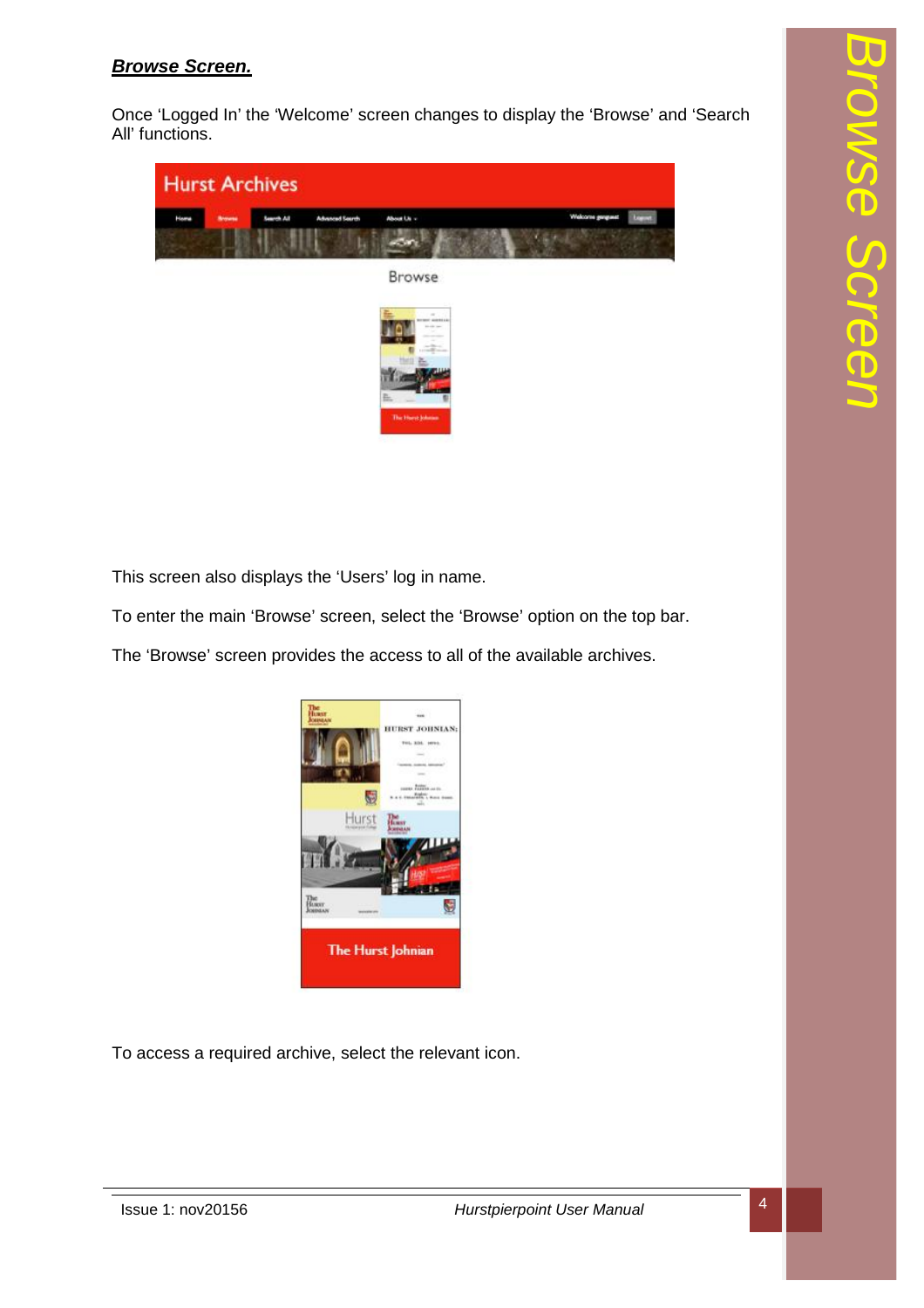The system works on a 'Tree' style method, each section, once opened, will provide additional levels down to the actual image/document which will be displayed either as a pdf file or a jpg file.

A good example of the 'Tree' style method can be seen in the 'Photograph' section as detailed below:



The user can return to the archive 'Browse' screen from any archive by using the 'Back' button located in all archives, or by selecting the relevant 'Browse' tab at the top of the screen.

The 'Back' button returns the user to the previous level in the archive.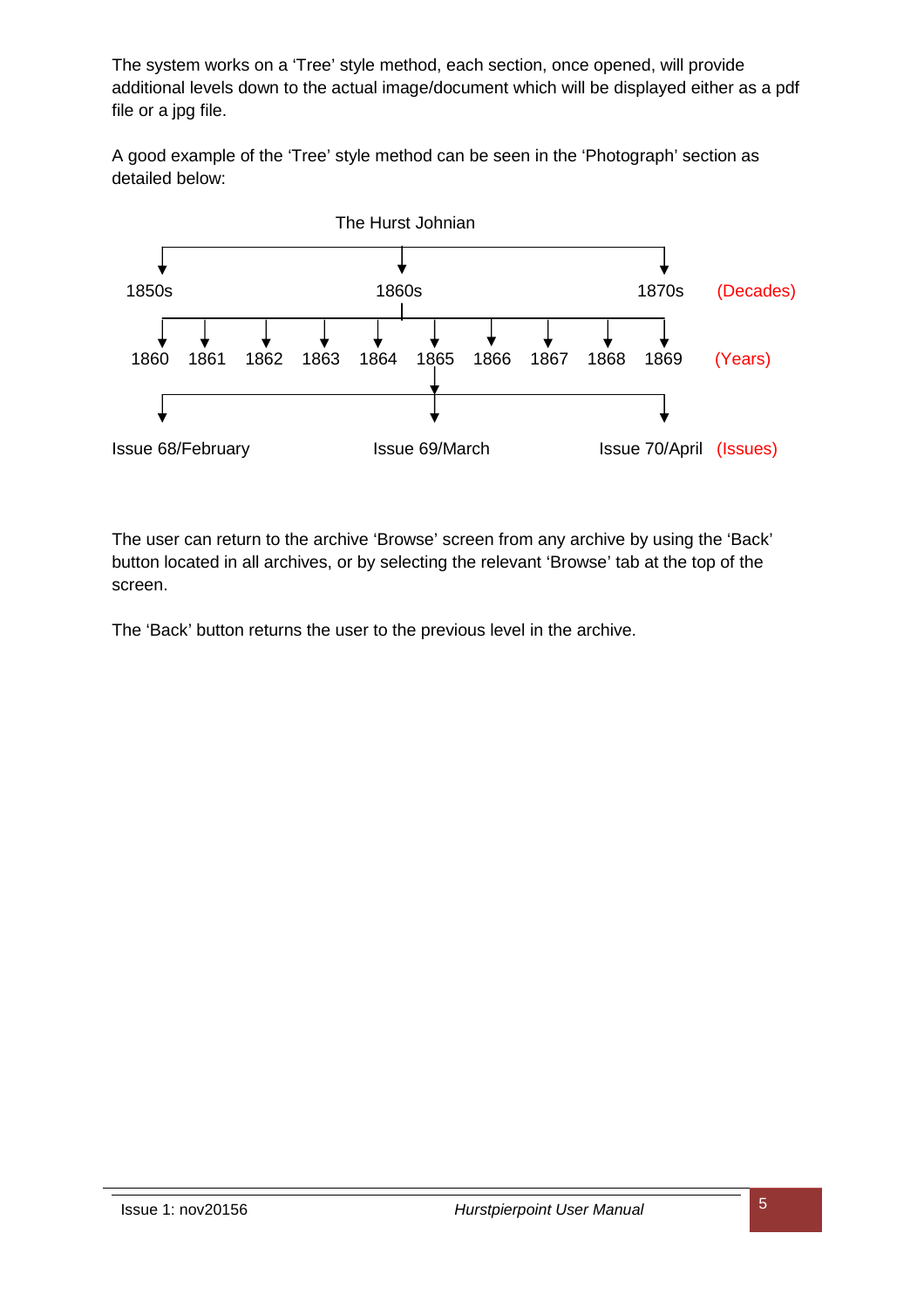## *Viewing Magazines/Journals*

All Magazines/Journals are PDF based files and will require a pdf reader or viewer to allow the files to be displayed.

Select the required archive (The Hurst Johnian).

This will open the archive in 'Decade' view, each decade where Magazines are available will be displayed as 'Icons'.



On Selecting a 'Decade', the individual 'Years' will be displayed.

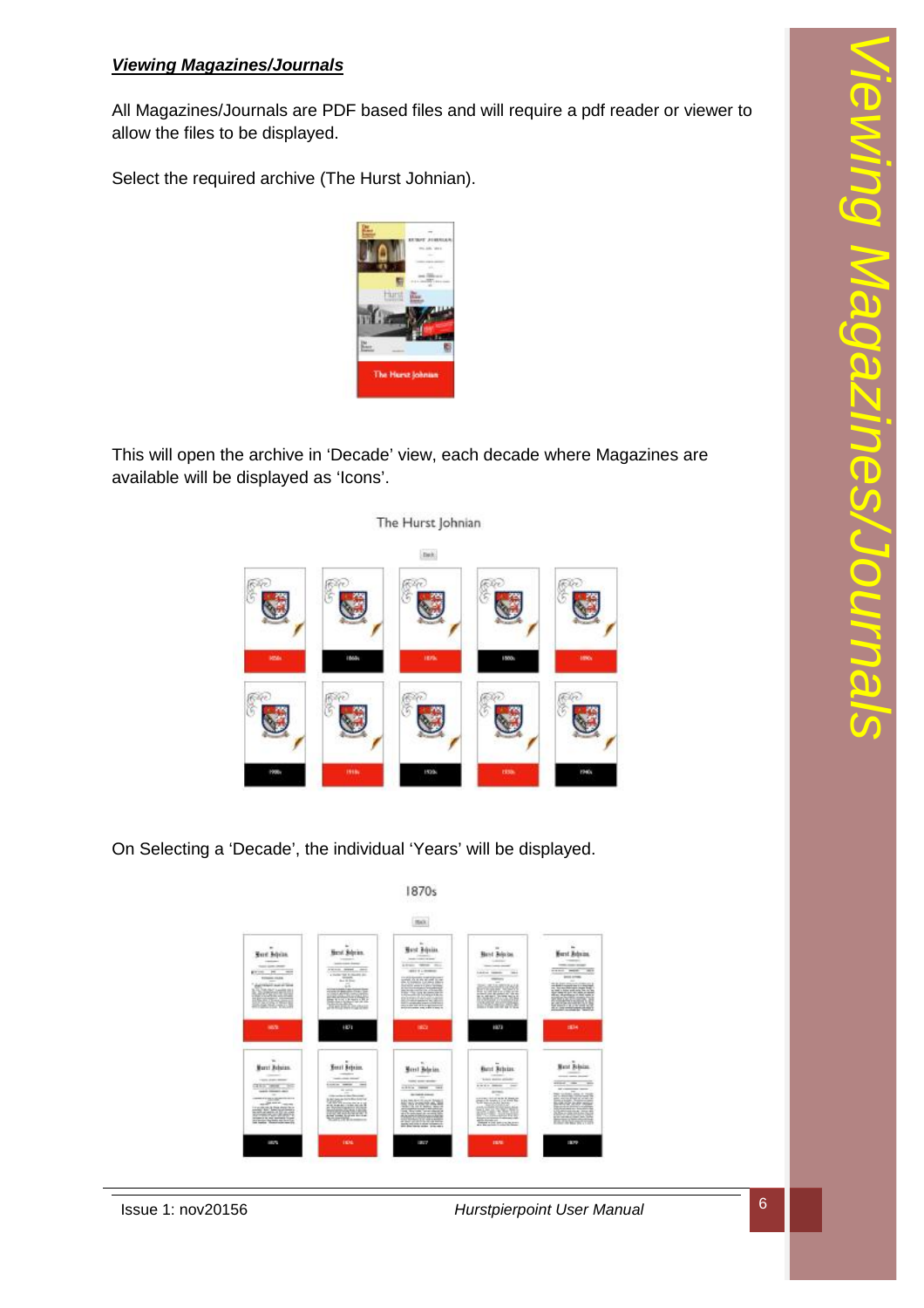Once a specific 'Year' has been chosen, the screen will display all available issues from that year.



To open the Issue Pdf file select the required 'Issue',

| Wurst Johnian.     |  |  |
|--------------------|--|--|
|                    |  |  |
|                    |  |  |
| Issue: 139 / March |  |  |

and the Required PDF file will open in a separate window.

**Note**: The PDF view returned is dependent on the local machines setup for handling PDF files.



| At any time the 'Back' button   Back | may be used to return to the previous level of the |
|--------------------------------------|----------------------------------------------------|
| archive.                             |                                                    |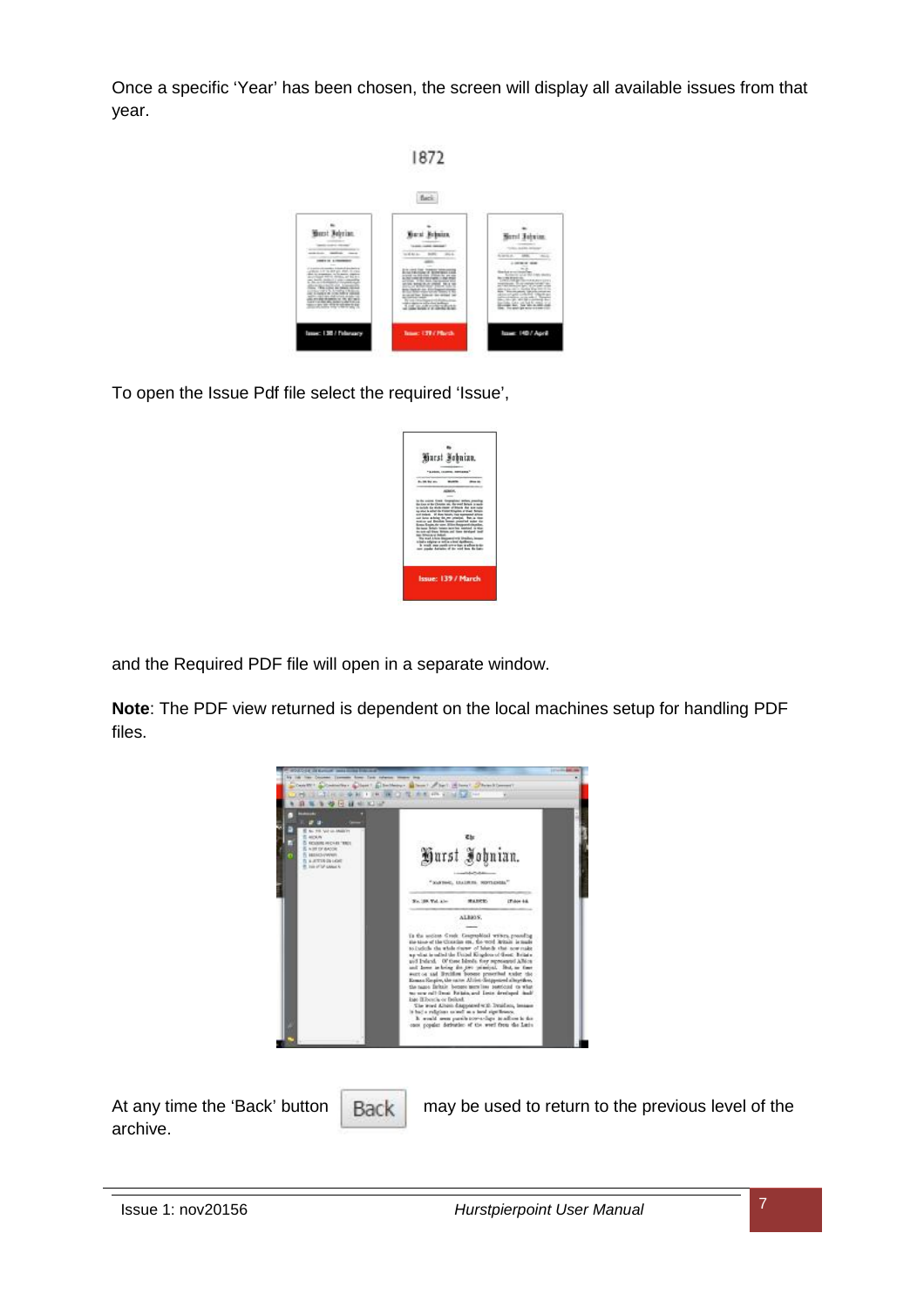### *Searching*

The system provides two ways of placing searches across the archive 'Search All' and 'Advanced Search'.

Both facilities allow a search across the whole system using keyword text entry, or selected criteria.

*Search All* 

Select the 'Search All' option on the top toolbar.

| Home                | <b>Browse</b>                      | Search All | <b>Advanced Search</b> | About Us - |
|---------------------|------------------------------------|------------|------------------------|------------|
|                     | This will open the 'Search' field. |            |                        |            |
|                     |                                    | Search     |                        |            |
| Search              |                                    |            |                        | Q          |
| <b>Exact Phrase</b> |                                    | All Words  | Any Word               |            |

This search works using criteria located in the main text of each article.

The entry options are:

| Search              | Enter the required search criteria text.                                                                                                                                                                             |
|---------------------|----------------------------------------------------------------------------------------------------------------------------------------------------------------------------------------------------------------------|
| <b>Exact Phrase</b> | Searches the archive for the 'Exact'<br>Phrase' as entered in the search criteria.<br>IE 'Seb Smith' will search for 'Seb Smith'                                                                                     |
| All Words           | Searches the archive for 'All Words'<br>entered in the search criteria.<br>IE 'Seb Smith' will search for the words<br>'Seb' and 'Smith' where both words are<br>located within the title or extracted text.         |
| Any Word            | Searches the archive for 'Any Word'<br>entered in the search criteria.<br>IE 'Seb Smith' will search for all words<br>'Seb' and 'Smith' where any of the words<br>are located within the title or extracted<br>text. |
| Q                   | Select this to start the search.                                                                                                                                                                                     |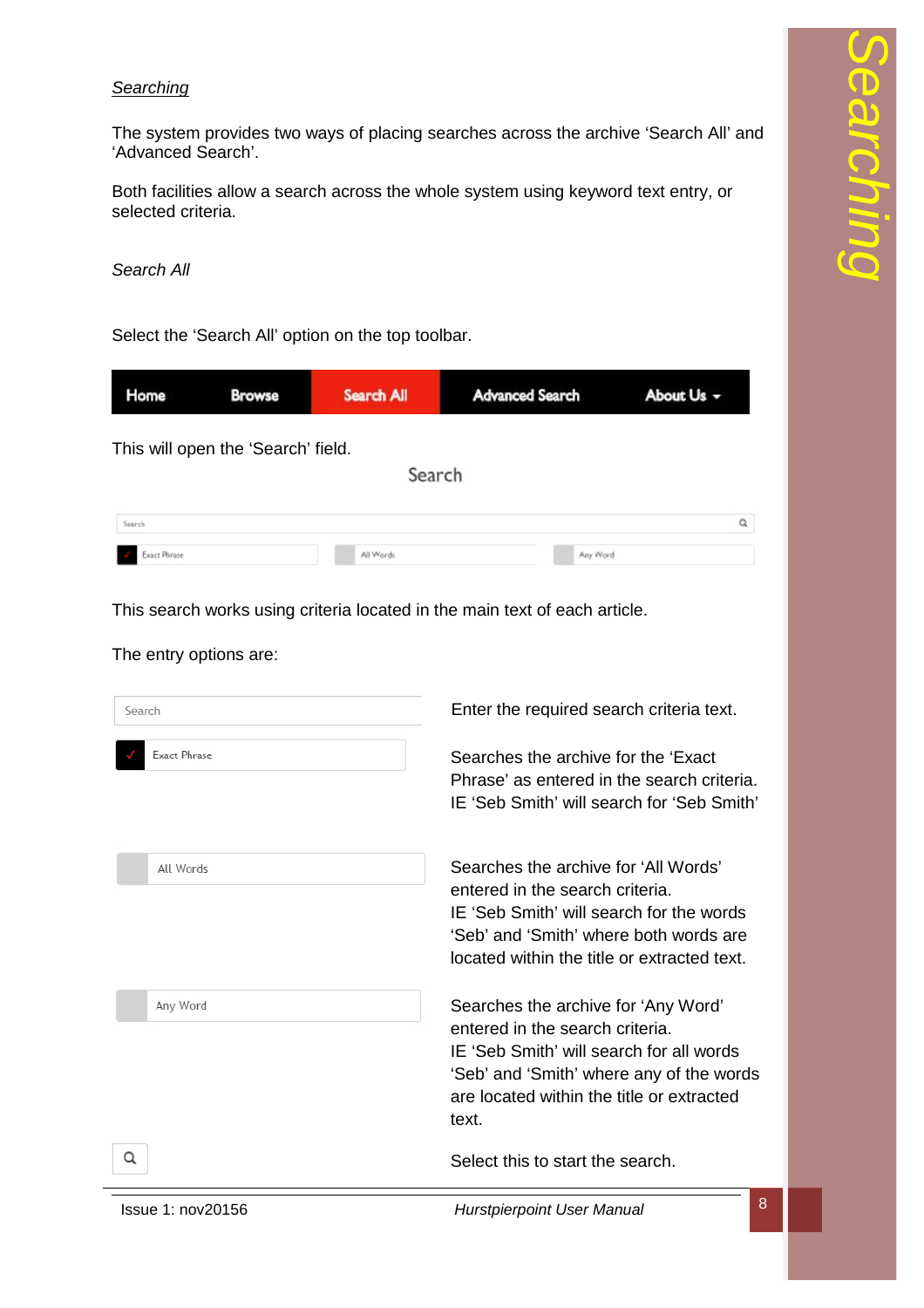The 'Exact Phase' option is pre-set as 'Default'.

Once the search has been placed, the results are displayed in a 'Tabular' format.

| thomas        |                               |           |                                              |          | $\alpha$ |
|---------------|-------------------------------|-----------|----------------------------------------------|----------|----------|
| Exact Phrase  |                               | All Words |                                              | Any Word |          |
| Hurst Johnian | Obituary Thomas Fancourt      |           | an na sala<br>1919 VolumeNo: 62 IssueNo: 599 |          | .⁄ W     |
| Hurst Johnian | THOMAS HALHEAD DALWAY AGNEW   |           | 1865 ValumeNa: 7 IssueNa: 70                 |          | l du     |
| Hurst Johnian | Obituary Thomas Herbert Sharp |           | 1919 VolumeNo: 62 IssueNo: 596               |          | ."W      |
| Hurst Johnian | Obituary W. P. O. Thomas      |           | 1917 VolumeNo: 60 IssueNo: 582               |          | 70       |
| Hurst Johnian | COLLEGE ANNALS                |           | 1872 VolumeNo: 15 IssueNo: 144               |          | / JV     |
| Hurst Johnian | Cricket                       |           | 1913 VolumeNo: S6 InsueNo: 547               |          | £V       |
| Hurst Johnian | COLLEGE ANNALS.               |           | 1872 VolumeNo: 15 IssueNo: 145               |          | / IV     |

# Search

This screen will show in the 'First Column' from which section of the archive the search criteria was found.

In this example, 'thomas' was found in 'Hurst Johnian' section of the archives.

By selecting one of the icons on the right side of the results panel, the user may open either the 'Photograph' the 'Text' file or the pdf file.



Opens the specific/selected full magazine pdf.



Opens only the specific/selected article pdf.



Select this symbol to open the Text file for the article directly from the search screen.

The results panel can be navigated by use of the arrows at the bottom of the results section.

| Page: 1 of 19    | Display results per page: | 10<br>$\sim$  |                   | Displaying files 1 to 10 of total: 196 |
|------------------|---------------------------|---------------|-------------------|----------------------------------------|
| Number of        |                           | No of results | Navigation Arrows | Which results are                      |
| pages of results |                           | displayed     | Pages             | being displayed                        |

To place a new search, simply enter the new 'Text' criteria into the 'Search' text field, and select the 'Search' button.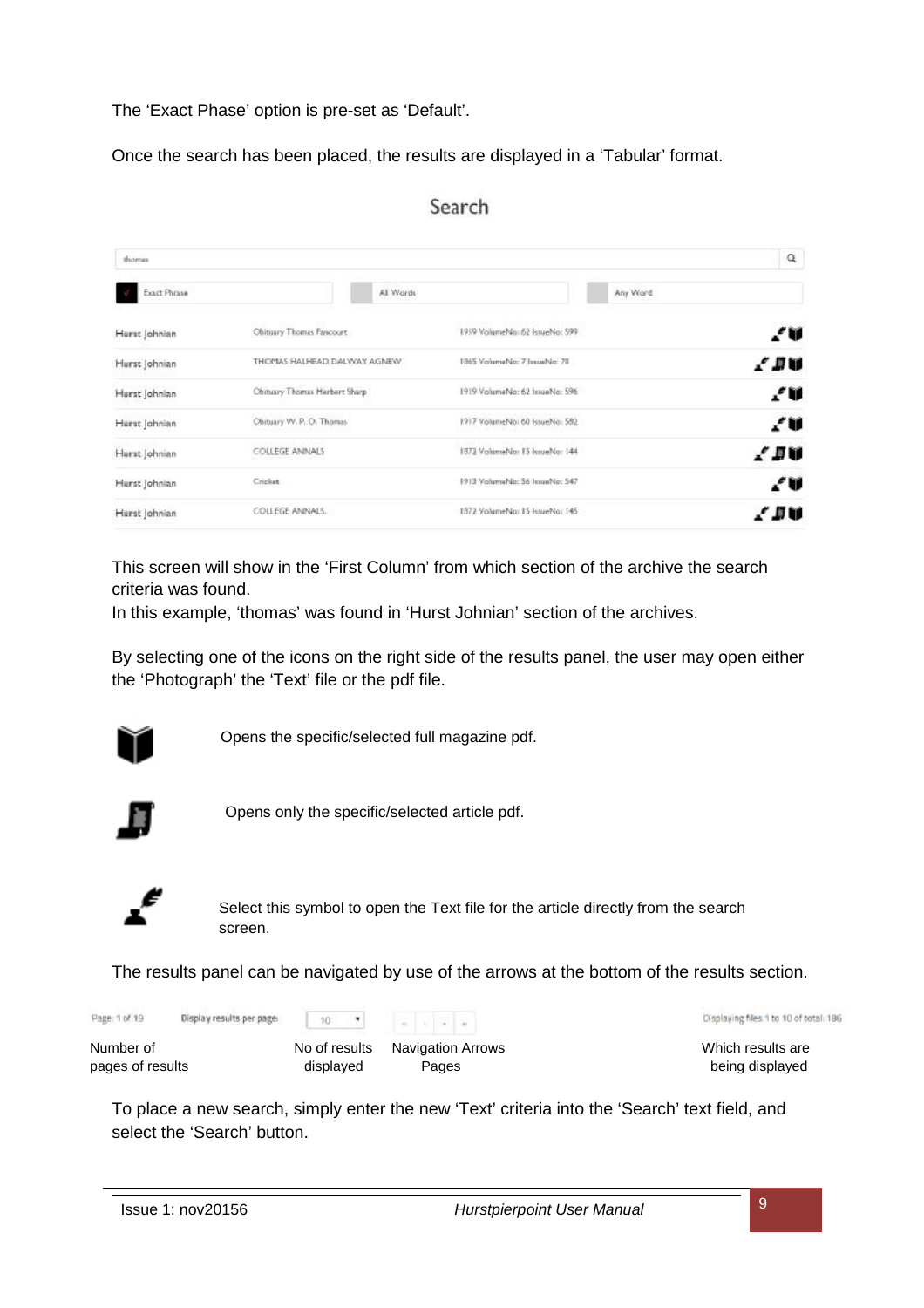To place a search using the 'Search All' option.

Select 'Search All'

Once the 'Search' screen is open, enter the required search criteria into the box entitled 'Search'.

For this example we will use 'lane'.

| lane                      |           |          |
|---------------------------|-----------|----------|
| $\bar{d}$<br>Exact Phrase | All Words | Any Word |

Select the required option field (Exact Phrase; All Words; Any Word), for this example we will leave it set to 'Exact Phrase' (the default setting).

|  |  | Select the search icon $\begin{array}{ c c } \hline \text{Q} & \text{to commence the search.} \end{array}$ |
|--|--|------------------------------------------------------------------------------------------------------------|
|--|--|------------------------------------------------------------------------------------------------------------|

## Search

| line                |                                      |                                | $\alpha$                               |
|---------------------|--------------------------------------|--------------------------------|----------------------------------------|
| <b>Exact Phrase</b> | All Words                            |                                | Any Word                               |
| Hurst Johnian       | HURST JOHNIAN CLUB - ADDRESSES       | 1939 VolumeNo: 82 IssueNo: 773 | .∕ U                                   |
| Hurst Johnian       | HURST JOHNIAN CLUB ADDRESSES         | 1940 VolumeNo: 83 IssueNo: 778 | 7₩                                     |
| Hurst Johnian       | COLLEGE ANNALS:                      | 1893 VolumeNex 36 IssueNex 354 | l IV.                                  |
| Hurst Johnian       | AN OLD SAYING.                       | 1882 VolumeNo: 25 IssueNo: 247 | 7 ји                                   |
| Hurst Johnian       | HURSTRERPOINT.                       | 1894 VolumeNo: 37 IssueNo: 362 | $\ell$ du                              |
| Hurst Johnian       | COLLEGE ANNALS.                      | 1894 VolumeNo: 37 IssueNo: 364 | . Пи                                   |
| Hurst Johnian       | COLLEGE ANNALS.                      | 1897 VolumeNo: 40 IssueNo: 393 | 7 II V                                 |
| Hurst Johnian       | HURST PIERPOINT AND ITS VICINITY.    | 1908 VolumeNex 51 IssueNex 503 | . ји                                   |
| Hurst Johnian       | A GLANCE AT LONDON.                  | 1888 VolumeNo: 31 IssueNo: 301 | e div                                  |
| Hurst Johnian       | <b>HURST</b>                         | 1908 VolumeNo: 51 IssueNo: 506 | 7 J V                                  |
|                     |                                      |                                |                                        |
| Page: 1 of 17       | 10<br>Display results per page:<br>٠ | 0 < 11 < 0                     | Displaying files 1 to 10 of total: 161 |

In this search we have 161 results.

Use the options at the bottom of the search results to navigate through to find the required entry.

To verify the correct article, select the Inkwell and Quill icon



This will open the 'text' view.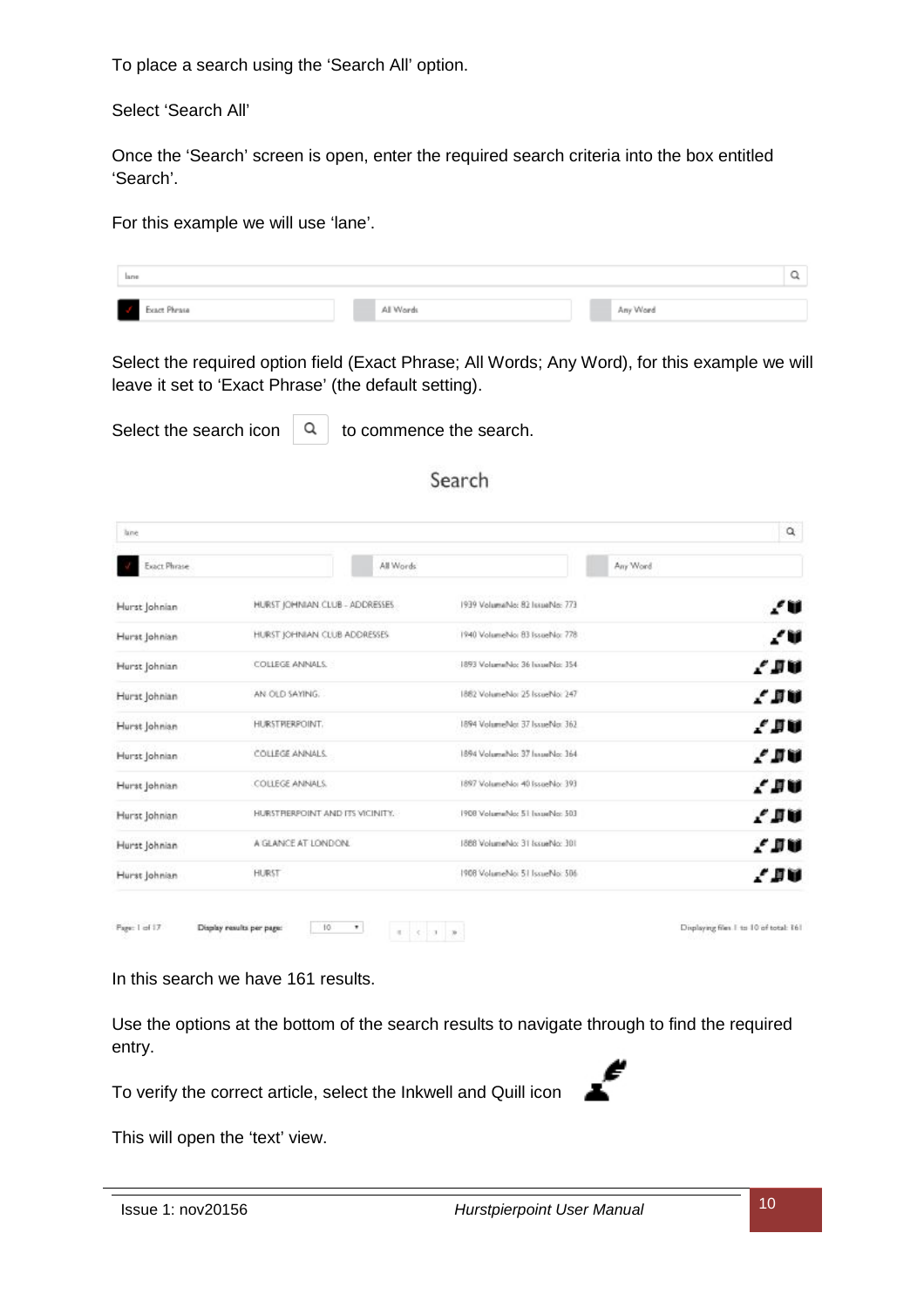| Add/Edit Articles - Google Chrome |                |                                                                                                                                                                                                                                                                                                                                                                                                                                                                                                                                                                                                                                                                                                                                                                                                                                                                                                                                                                                                                                                                                                                                                                                                                                                                                                                                                                                                                                                                                                                                                                                                                                                                              | $\Box$ $\Box$ |  |
|-----------------------------------|----------------|------------------------------------------------------------------------------------------------------------------------------------------------------------------------------------------------------------------------------------------------------------------------------------------------------------------------------------------------------------------------------------------------------------------------------------------------------------------------------------------------------------------------------------------------------------------------------------------------------------------------------------------------------------------------------------------------------------------------------------------------------------------------------------------------------------------------------------------------------------------------------------------------------------------------------------------------------------------------------------------------------------------------------------------------------------------------------------------------------------------------------------------------------------------------------------------------------------------------------------------------------------------------------------------------------------------------------------------------------------------------------------------------------------------------------------------------------------------------------------------------------------------------------------------------------------------------------------------------------------------------------------------------------------------------------|---------------|--|
|                                   |                | 4 O thehurstjohnian.org/Authenticated/Maintenance/AddArticle.aspx?RecID=3797&Mode=View&TableName=ta_hurstjoh                                                                                                                                                                                                                                                                                                                                                                                                                                                                                                                                                                                                                                                                                                                                                                                                                                                                                                                                                                                                                                                                                                                                                                                                                                                                                                                                                                                                                                                                                                                                                                 |               |  |
| Article                           |                |                                                                                                                                                                                                                                                                                                                                                                                                                                                                                                                                                                                                                                                                                                                                                                                                                                                                                                                                                                                                                                                                                                                                                                                                                                                                                                                                                                                                                                                                                                                                                                                                                                                                              |               |  |
|                                   |                |                                                                                                                                                                                                                                                                                                                                                                                                                                                                                                                                                                                                                                                                                                                                                                                                                                                                                                                                                                                                                                                                                                                                                                                                                                                                                                                                                                                                                                                                                                                                                                                                                                                                              |               |  |
| Title:                            | <b>HURST</b>   |                                                                                                                                                                                                                                                                                                                                                                                                                                                                                                                                                                                                                                                                                                                                                                                                                                                                                                                                                                                                                                                                                                                                                                                                                                                                                                                                                                                                                                                                                                                                                                                                                                                                              |               |  |
| Page Starts:                      | 6              |                                                                                                                                                                                                                                                                                                                                                                                                                                                                                                                                                                                                                                                                                                                                                                                                                                                                                                                                                                                                                                                                                                                                                                                                                                                                                                                                                                                                                                                                                                                                                                                                                                                                              |               |  |
| Page Ends:                        | $\overline{7}$ |                                                                                                                                                                                                                                                                                                                                                                                                                                                                                                                                                                                                                                                                                                                                                                                                                                                                                                                                                                                                                                                                                                                                                                                                                                                                                                                                                                                                                                                                                                                                                                                                                                                                              |               |  |
| Categories:                       | Poetry         | v                                                                                                                                                                                                                                                                                                                                                                                                                                                                                                                                                                                                                                                                                                                                                                                                                                                                                                                                                                                                                                                                                                                                                                                                                                                                                                                                                                                                                                                                                                                                                                                                                                                                            |               |  |
|                                   |                |                                                                                                                                                                                                                                                                                                                                                                                                                                                                                                                                                                                                                                                                                                                                                                                                                                                                                                                                                                                                                                                                                                                                                                                                                                                                                                                                                                                                                                                                                                                                                                                                                                                                              |               |  |
| means as much as Hurst            |                | HURST. There's a place you must have heard of, you can give it either name, Hurst,<br>Hurstpierpoint, or Hurstpier, for its really all the same; It has a Saxon meaning, but<br>whatever that may be, You'll find it means much more than that by listening to me.<br>Hurst means the low grey flinty walls where clustering roses trail; Hurst means the<br>lofty elms where calls the mournful nightingale; Hurst means the winding flowery<br>lane the honysuckle fills. Hurst means the fields of yellow grain which stretch<br>toward the hills. Hurst means the Chapel's sacred calm which soothes the heart of<br>pain; Hurst means the peacock's shrill alarm which greets the coming rain Hurst<br>means the half mad crowd that cheers the goal which gains the match; Hurst means<br>the sudden hush you hear before the winning catch. Hurst means the shaded grassy<br>bank, whence freed from every care, We watch the heavy roller clank now up, now<br>down the square; HURST. 395 Hurst means the stone flagged cloisters high which<br>echo to the tread Hurst means the cosy Rookery, where scholarships are bred.<br>Hurst means the bitter floods of tears we shed when all was new; Hurst means the<br>doubts, the hopes, the fears, we've all of us been through; Hurst means the joyous<br>life we led which ne'er can come again; Hurst means those last good-byes we said<br>which filled our heart with pain. In health or sickness, pleasure, pain, work, games,<br>or anyhow, From Clayton Mills to Smugglers' lane, from '53 till now, By what I've<br>seen, and read, and heard of all things last and first, No dictionary holds a word that |               |  |

The search criteria used 'lane' will be highlighted; this allows the article to be verified without leaving the search screen.

If this is not the correct article, select 'Cancel' at the bottom of the window to return to the results screen.

If this is the correct article select either the  $\Box$  logo to open the full pdf, or select the



symbol to open just the article pdf.

To place another search simply add the text criteria into the top box and start again.

To define the search even further, add additional criteria to the search field.

By changing this search example to 'Mark Lane' we can reduce the number of results down to just 3.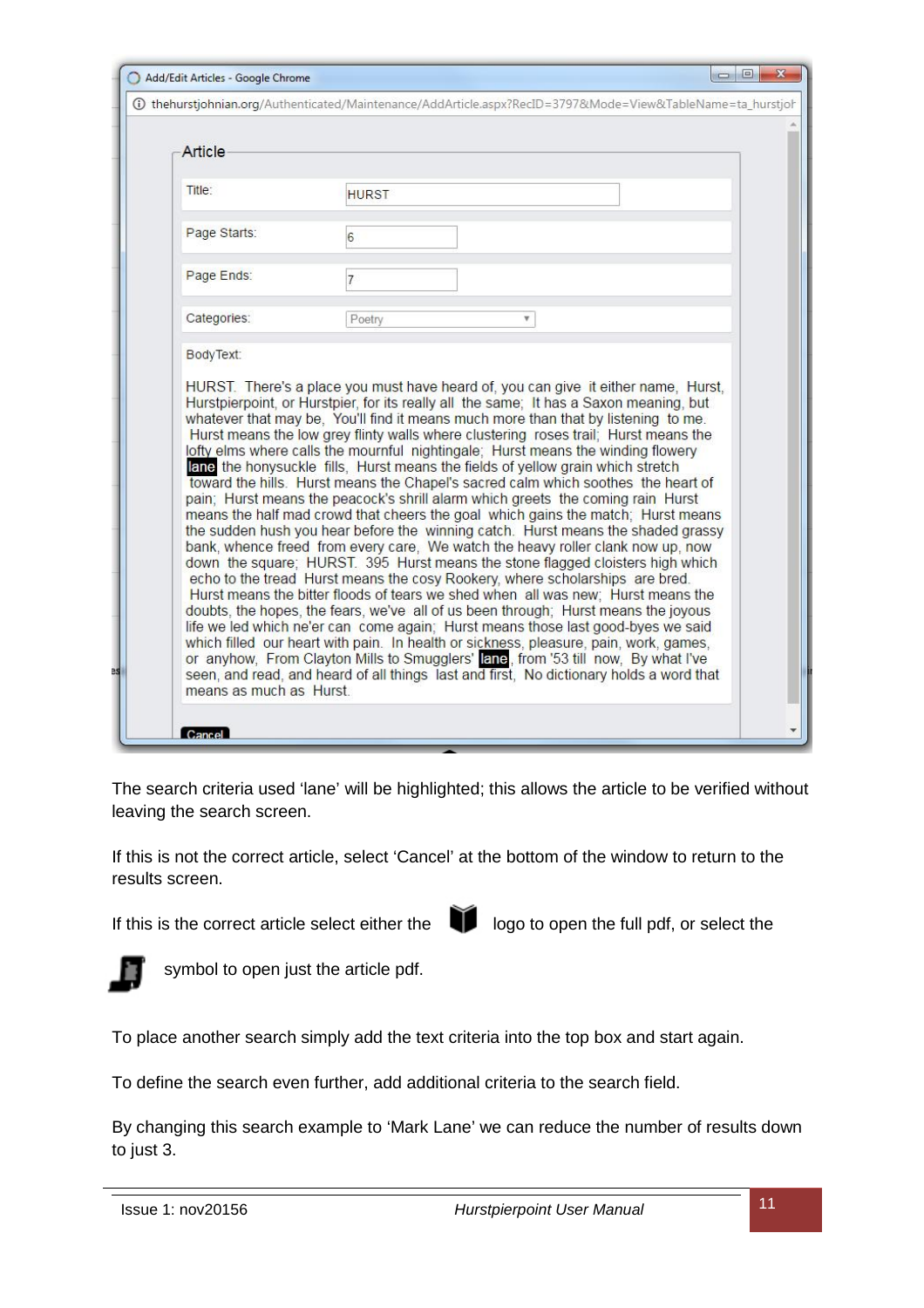| Exact Phrase  | All Words                                                                                  |                                | Any Word |
|---------------|--------------------------------------------------------------------------------------------|--------------------------------|----------|
| Hurst Johnian | Balance Sheet of the S. Nicolas College Benefit.                                           | 1868 VolumeNo: 10 IssueNo: 98  | 7 J V    |
| Hurst Johnian | A GLANCE AT LONDON.                                                                        | 1888 VolumeNo: 31 IssueNo: 301 | 7 J V    |
| Hurst Johnian | MARCH, S. DAVID, ARCHBISHOP OF MENEVIA AND 1865 VolumeNo: 7 hsueNo: 69<br>PATRON OF WALES. |                                | 2 J V    |

In this instance all the 'Search Criteria' will be highlighted in the 'Text' display.

| Article                                                                            |                                                                                                                                                                                                                                                                                                                                                                                                                                                                                                                                                                                                                                                                                                                                                                                                                                                                                                                                                                                                                                                                                                                                                                                                                                                                                                                                                                                                                                                                                                                             |   |  |
|------------------------------------------------------------------------------------|-----------------------------------------------------------------------------------------------------------------------------------------------------------------------------------------------------------------------------------------------------------------------------------------------------------------------------------------------------------------------------------------------------------------------------------------------------------------------------------------------------------------------------------------------------------------------------------------------------------------------------------------------------------------------------------------------------------------------------------------------------------------------------------------------------------------------------------------------------------------------------------------------------------------------------------------------------------------------------------------------------------------------------------------------------------------------------------------------------------------------------------------------------------------------------------------------------------------------------------------------------------------------------------------------------------------------------------------------------------------------------------------------------------------------------------------------------------------------------------------------------------------------------|---|--|
| Title:                                                                             | A GLANCE AT LONDON.                                                                                                                                                                                                                                                                                                                                                                                                                                                                                                                                                                                                                                                                                                                                                                                                                                                                                                                                                                                                                                                                                                                                                                                                                                                                                                                                                                                                                                                                                                         |   |  |
| Page Starts:                                                                       | k.                                                                                                                                                                                                                                                                                                                                                                                                                                                                                                                                                                                                                                                                                                                                                                                                                                                                                                                                                                                                                                                                                                                                                                                                                                                                                                                                                                                                                                                                                                                          |   |  |
| Page Ends:                                                                         | 16                                                                                                                                                                                                                                                                                                                                                                                                                                                                                                                                                                                                                                                                                                                                                                                                                                                                                                                                                                                                                                                                                                                                                                                                                                                                                                                                                                                                                                                                                                                          |   |  |
| Categories:                                                                        | Articles                                                                                                                                                                                                                                                                                                                                                                                                                                                                                                                                                                                                                                                                                                                                                                                                                                                                                                                                                                                                                                                                                                                                                                                                                                                                                                                                                                                                                                                                                                                    | ٠ |  |
| we note the many shops devoted to the display of bicycles, tricycles, and American | there are many who come to business appointments in London, a few particulars<br>concerning the various localities, public buildings, and other places of interest in the<br>great Metropolis may perhaps prove of service to some at least of those whose<br>sphere of life will in future lie within its busy streets. London is the greatest city in the<br>world-areatest not merely for its size and population, its noble and historic edifices.<br>its sanitary and other arrange- ments, which, considering all things, are wonderfully 6<br>THE HURST TOHNIAN perfect but also greatest because of the influence which<br>extends from it over the whole inhabited world. Far and wide, through every civilized<br>nation, the name of London is a password, and therefore, though Paris may be more<br>beautiful. Rome more rich in historical treasures, Madrid. Florence, and S.<br>Petersburg more picturesque or romantic. London proudly stands at the head of all<br>the nations, the ruling city of the world. One of the most striking characteristics of<br>London is the way in which the city is mapped out, as it were, amongst the various<br>trades and professions carried on therein. Thus we find the Bankers, the Stock-<br>brokers, the Insurance Agents, in Lombard Street, Cornhill, and the Royal Exchance:<br>Hatton Garden is the home of the diamond merchants: in Old Broad Street, Bishops-<br>gate, and <b>man bate</b> are the Merchants and Shippers; passing along Holborn Viaduct |   |  |

By experimenting with the search options and criteria, the user will soon establish the best way to place a search.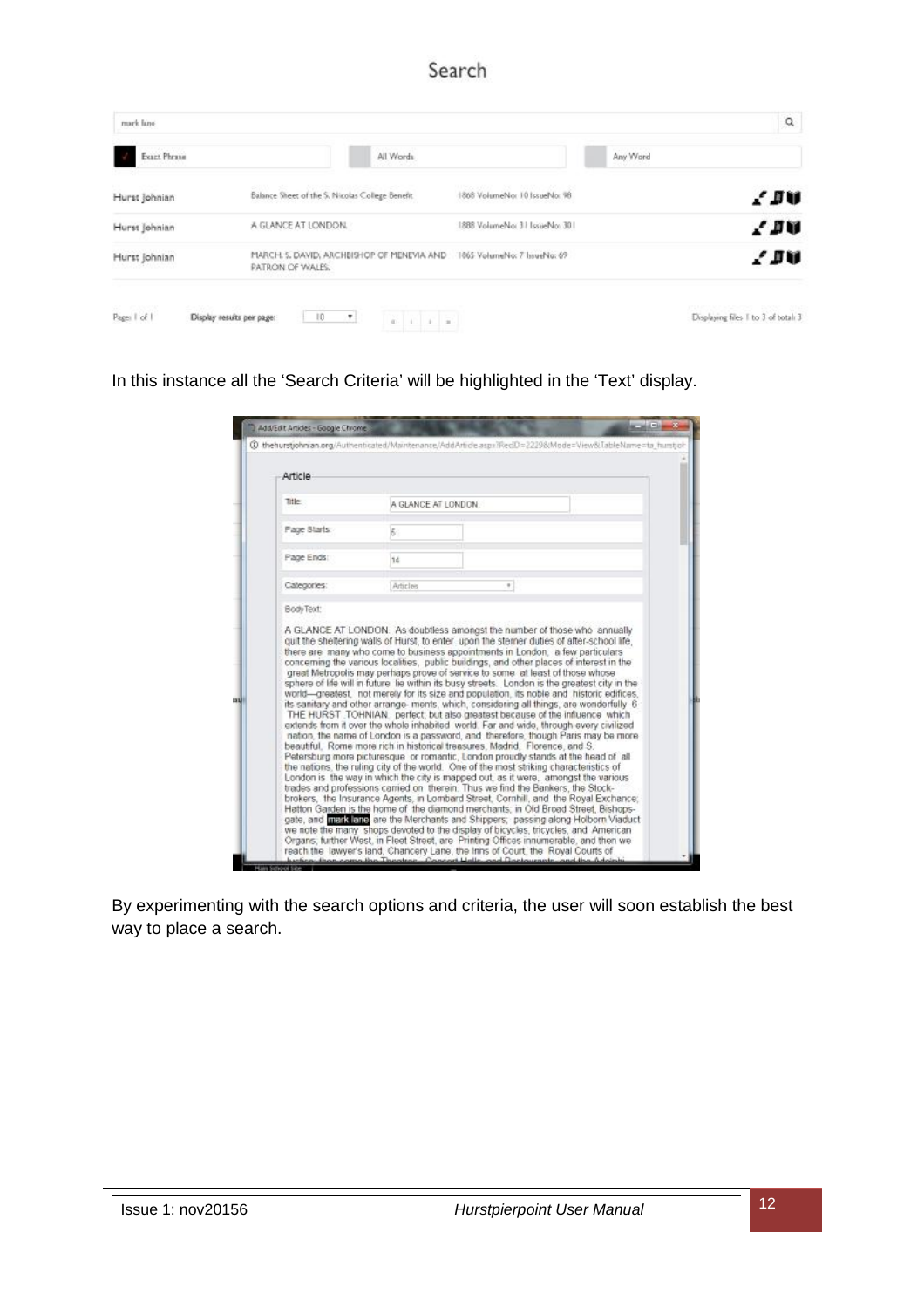#### *Advanced Search*

Select the 'Advanced Search' option on the top toolbar.

| Home                               |             | <b>Browse</b> | Search All                   | <b>Advanced Search</b> | About Us - |
|------------------------------------|-------------|---------------|------------------------------|------------------------|------------|
| This will open the 'Search' field. |             |               | Advanced Search              |                        |            |
| Select Archives:                   |             |               |                              |                        |            |
|                                    | Search All  | $\sim$        | Search All<br>$\pmb{\times}$ |                        |            |
| Choose Field +                     | Filter By = | Search        |                              |                        |            |
|                                    |             |               |                              |                        | Q Search   |

This search works in a different way to the 'Search All' option. In this search, pre-set search criteria must be selected.

**Select Archives:** 

From the 'Search All' option, select the archive to place the search criteria over.

# Search All Hurst Johnian Articles Search All Search

For this example select 'Hurst Johnian Articles', the screen will change from displaying 'Search All' to 'Hurst Johnian Articles'.

# **Select Archives:**

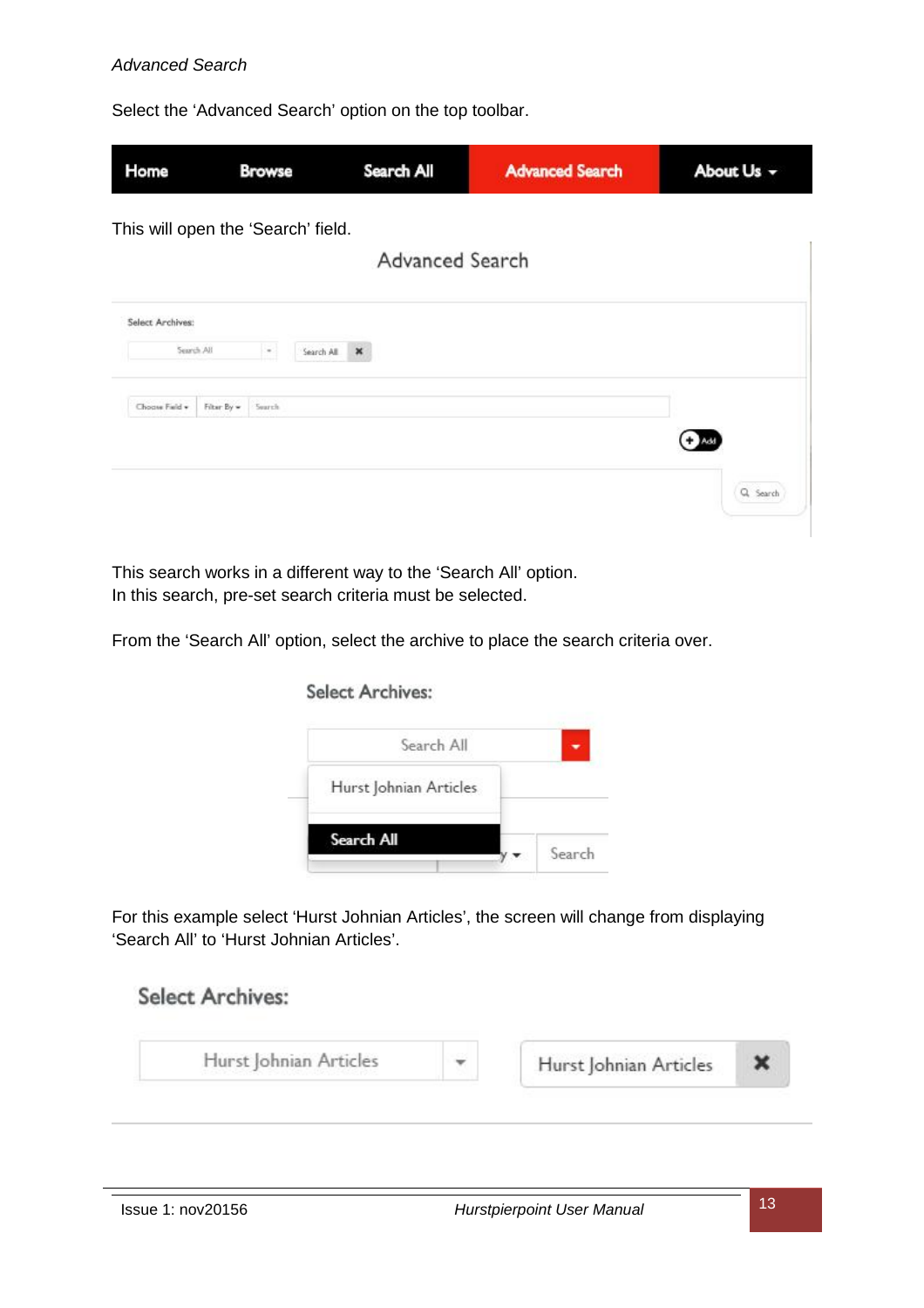Once an Archive has been selected the Search Criteria options will be displayed:

Choose Field Select this to choose the main search criteria

| Choose Field - | Filter E |
|----------------|----------|
| Bodytext       |          |
| Category       |          |
| PageFrom       |          |
| PageTo         |          |
| Subcategory    |          |
| Title          |          |
| Year           |          |

| <b>Bodytext</b>                          | Will include all the bodytext within the search                                                                               |
|------------------------------------------|-------------------------------------------------------------------------------------------------------------------------------|
| Category                                 | If Available, will allow for the search to only include specific<br>categories to be included, ie sport, contents, poems etc. |
| Page From<br>Page To                     | If Known, only specific pages will be included<br>in the search function.                                                     |
| Subcategory                              | If Available, will allow for the use of additional sub category<br>search criteria to be included in the search.              |
| Title                                    | If the 'Title' of an article, poem or photograph is known, this will<br>only allow the search to look for this title.         |
| Year                                     | Allows a specific year or the start/end of a period of years to be<br>included in the search.                                 |
| For this example, please select 'Title'. |                                                                                                                               |
| <b>Filter By</b>                         | Select this once a 'Choose Field' has been selected.                                                                          |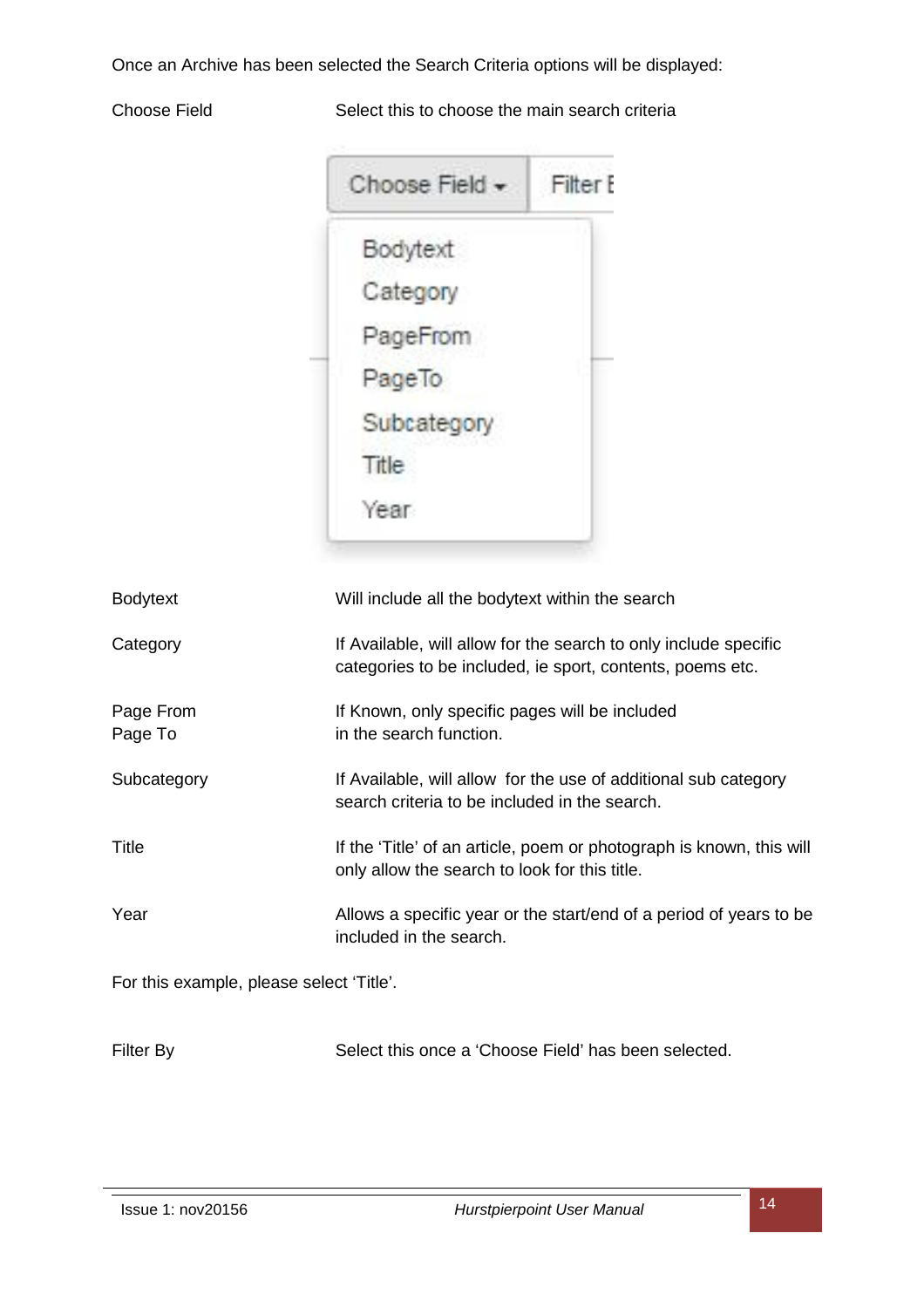

Subject to the option selected from the 'Choose Field' criteria, the 'Filter By' option will display how the search will use the criteria to search the selected archive.

Equals Will look only for the 'Title' in the way it has been entered. Contains Will look for any 'Title' that contains the words entered in the criteria

Additional 'Filter By' options will appear subject to which archive option is selected.

For this example, please select 'Contains'.

In the 'Search' field, enter 'Concerts' then select the 'Search' button.

| Title -       | Contains + | Concert                                                                                                                                                                                   |                                |                                     |
|---------------|------------|-------------------------------------------------------------------------------------------------------------------------------------------------------------------------------------------|--------------------------------|-------------------------------------|
|               |            |                                                                                                                                                                                           |                                |                                     |
|               |            |                                                                                                                                                                                           |                                | Q Search                            |
| Hurst Johnian |            | A COUNTRY WALK TO A VILLAGE CONCERT.                                                                                                                                                      | 1886 VolumeNo: 27 IssueNo: 280 | 7 I V                               |
| Hurst Johnian |            | THE CHAPEL TOWER BUILDING FUND ANNUAL<br>CONCERT.                                                                                                                                         | 1901 VolumeNo: 44 IssueNo: 437 | e d'u                               |
| Hurst Johnian |            | Concert                                                                                                                                                                                   | 1913 VolumeNo: 56 IssueNo: 545 | 70                                  |
| Hurst Johnian |            | Concert                                                                                                                                                                                   | 1913 VolumeNo: 56 IssueNo: 550 | 20                                  |
| Hurst Johnian |            | CONCERT                                                                                                                                                                                   | 1939 VolumeNo: 82 IssueNo: 774 | ZШ                                  |
| Hurst Johnian |            | SUMMER CONCERT.                                                                                                                                                                           | 1939 VolumeNo: 82 IssueNo: 776 | ZV                                  |
| Page: 1 of 1  |            | $\mathbb{I} \, 0$<br>Display results per page:<br>$\tau$<br>$\begin{array}{cccccccccccccc} \mathcal{U} & \mathcal{U} & \mathcal{U} & \mathcal{U} & \mathcal{U} & \mathcal{U} \end{array}$ |                                | Displaying files 1 to 6 of total: 6 |

As in the 'Search All' function, all results are displayed in Tabular format, with the same navigation options.

To add an additional Archive if available, to the search criteria, select the 'Select Archives' option again and select the additional archive.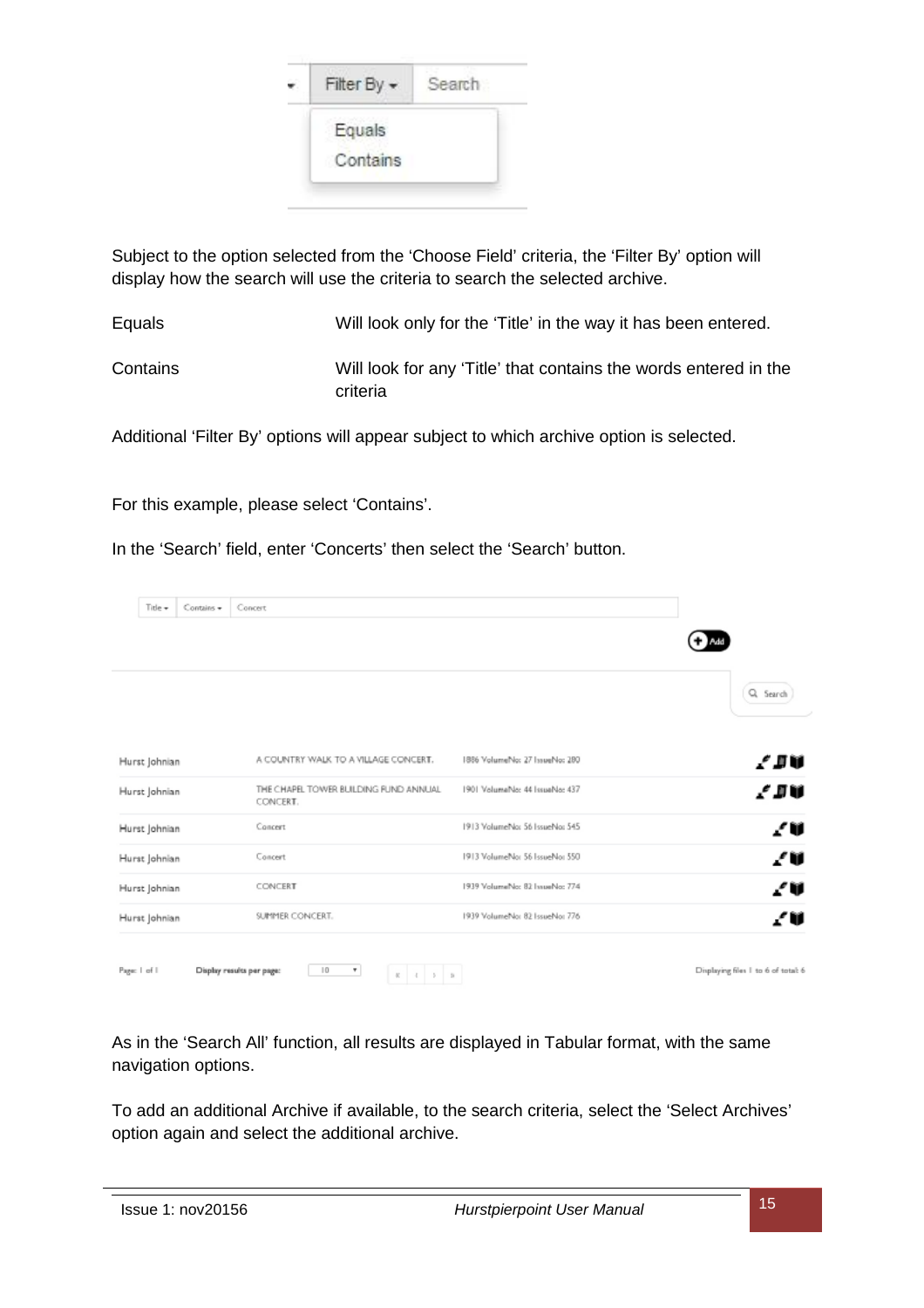To add additional 'Search Criteria', select the  $\Box$  Add button.



For this example, a 'Year From' and 'Year To' criteria has been added.

| Year -<br>Greater Than - | 1911                        |                                |                            |
|--------------------------|-----------------------------|--------------------------------|----------------------------|
| Year +<br>Less Than v    | 1913                        |                                | $B$ Remove<br><b>C</b> Add |
|                          |                             |                                | Q Search                   |
| Hurst Johnian            | No. 534. FEBRUARY, 1912.    | 1912 VolumeNa: 55 IssueNa: 534 | l IV                       |
| Hurst Johnian            | EDITORIAL                   | 1912 VolumeNo: 55 IssueNo: 534 | 7 SV                       |
| Hurst Johnian            | A FOREWORD TO KING HENRY V. | 1912 VolumeNo: 55 IssueNo: 534 | 人目前                        |

The number of additional 'Choose Field' options can be limitless, but usually 2-3 criteria fields normally suffice.



To remove any of the additional 'Choose Field' options, select the button from the relevent fields no longer required in the search criteria

Experimenting with the 'Advanced Search' function, will establish the best way for results to be found.

This screen will show in the 'First Column' from which section of the archive the search criteria was found.

In this example, 'thomas' was found in 'Hurst Johnian' section of the archives.

As with the 'Search All' function, by selecting one of the icons on the right side of the results panel, the user may open the pdf file.



Opens the specific/selected full magazine pdf.



Opens only the specific/selected article pdf.



Select this symbol to open the Text file for the article directly from the search screen.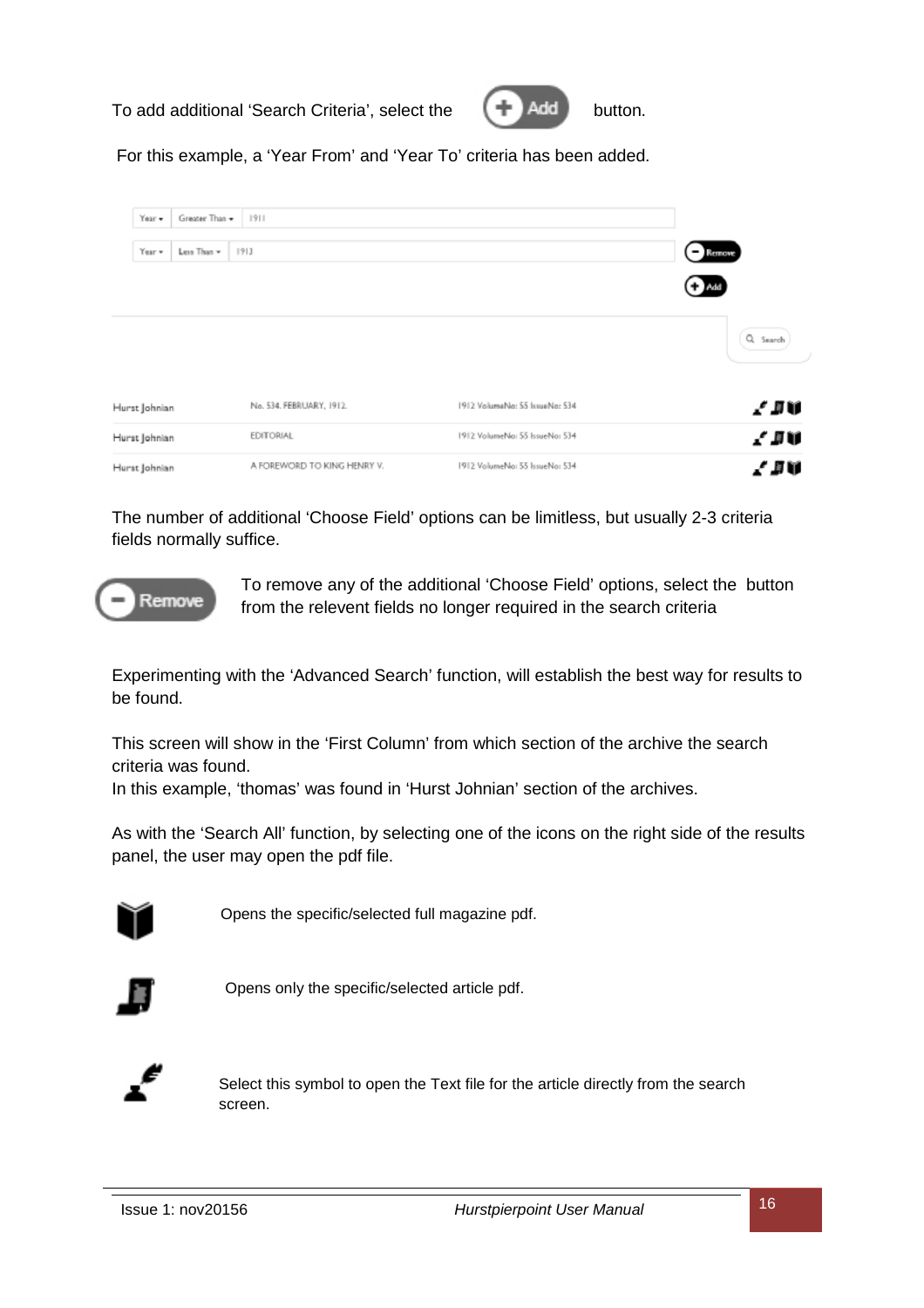The results panel can be navigated by use of the arrows at the bottom of the results section.

| Page: 1 of 19<br>Display results per page | $\overline{\phantom{a}}$<br>$10^{-1}$ |                          | Displaying files 1 to 10 of total: 196 |
|-------------------------------------------|---------------------------------------|--------------------------|----------------------------------------|
| Number of<br>Which results are            | No of results                         | <b>Navigation Arrows</b> |                                        |
| pages of results<br>being displayed       | displayed                             | Pages                    |                                        |

ť

To verify the correct article, select the Inkwell and Quill icon

This will open the 'text' view.

|              | 4 O thehurstjohnian.org/Authenticated/Maintenance/AddArticle.aspx?RecID=3797&Mode=View&TableName=ta_hurstjoh                                                                                                                                                                                                                                                                                                                                  |
|--------------|-----------------------------------------------------------------------------------------------------------------------------------------------------------------------------------------------------------------------------------------------------------------------------------------------------------------------------------------------------------------------------------------------------------------------------------------------|
| Article      |                                                                                                                                                                                                                                                                                                                                                                                                                                               |
| Title:       | <b>HURST</b>                                                                                                                                                                                                                                                                                                                                                                                                                                  |
| Page Starts: | 6                                                                                                                                                                                                                                                                                                                                                                                                                                             |
| Page Ends:   | $\overline{7}$                                                                                                                                                                                                                                                                                                                                                                                                                                |
| Categories:  | Poetry<br>$\mathbb {V}$                                                                                                                                                                                                                                                                                                                                                                                                                       |
|              | HURST. There's a place you must have heard of, you can give it either name, Hurst,<br>Hurstpierpoint, or Hurstpier, for its really all the same; It has a Saxon meaning, but<br>whatever that may be, You'll find it means much more than that by listening to me.<br>Hurst means the low grey flinty walls where clustering roses trail: Hurst means the<br>lofty elms where calls the mournful nightingale; Hurst means the winding flowery |

The search criteria used 'lane' will be highlighted; this allows the article to be verified without leaving the search screen.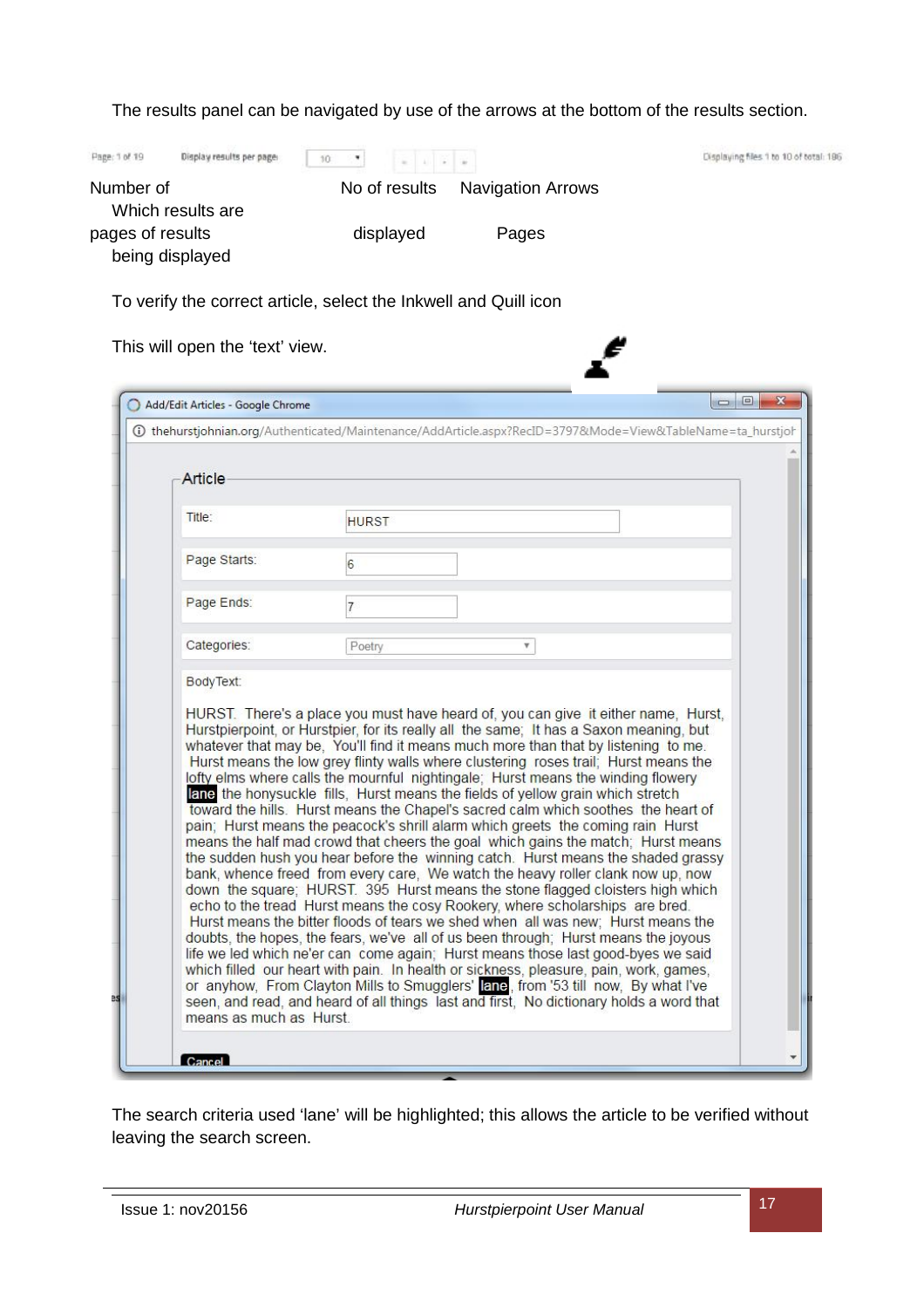If this is not the correct article, select 'Cancel' at the bottom of the window to return to the results screen.

If this is the correct article select either the logo to open the full pdf, or select the





symbol to open just the article pdf.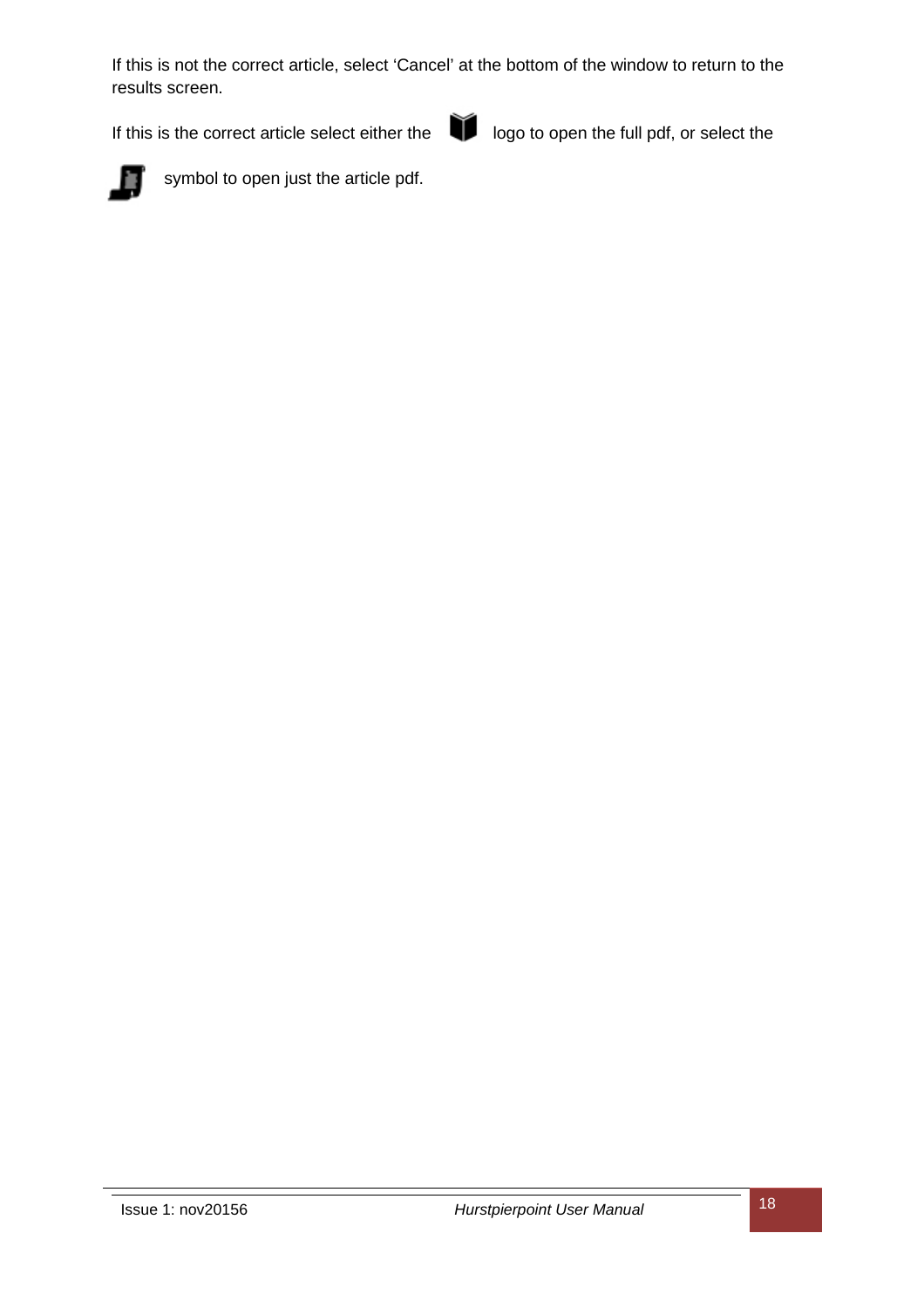# *Copyright & Conditions of Use*

To the best of our knowledge, all materials on this web site are the copyright of Hurstpierpoint College, in the public domain, or reproduced with permission from other copyright owners. All rights are reserved. The materials on this web site may be retrieved and downloaded solely for personal use. They may not otherwise be copied, modified, published, broadcast or otherwise distributed without the prior written permission of Hurstpierpoint College.

We have made the best effort to adhere to all known copyright, but due to the age of some of the records and photographs it has not always been possible to establish rights owners. Requests for removal of digital records from this website should be sent to our archivist with details of the item and an explanation of why it should be removed, including any claim to rights. .